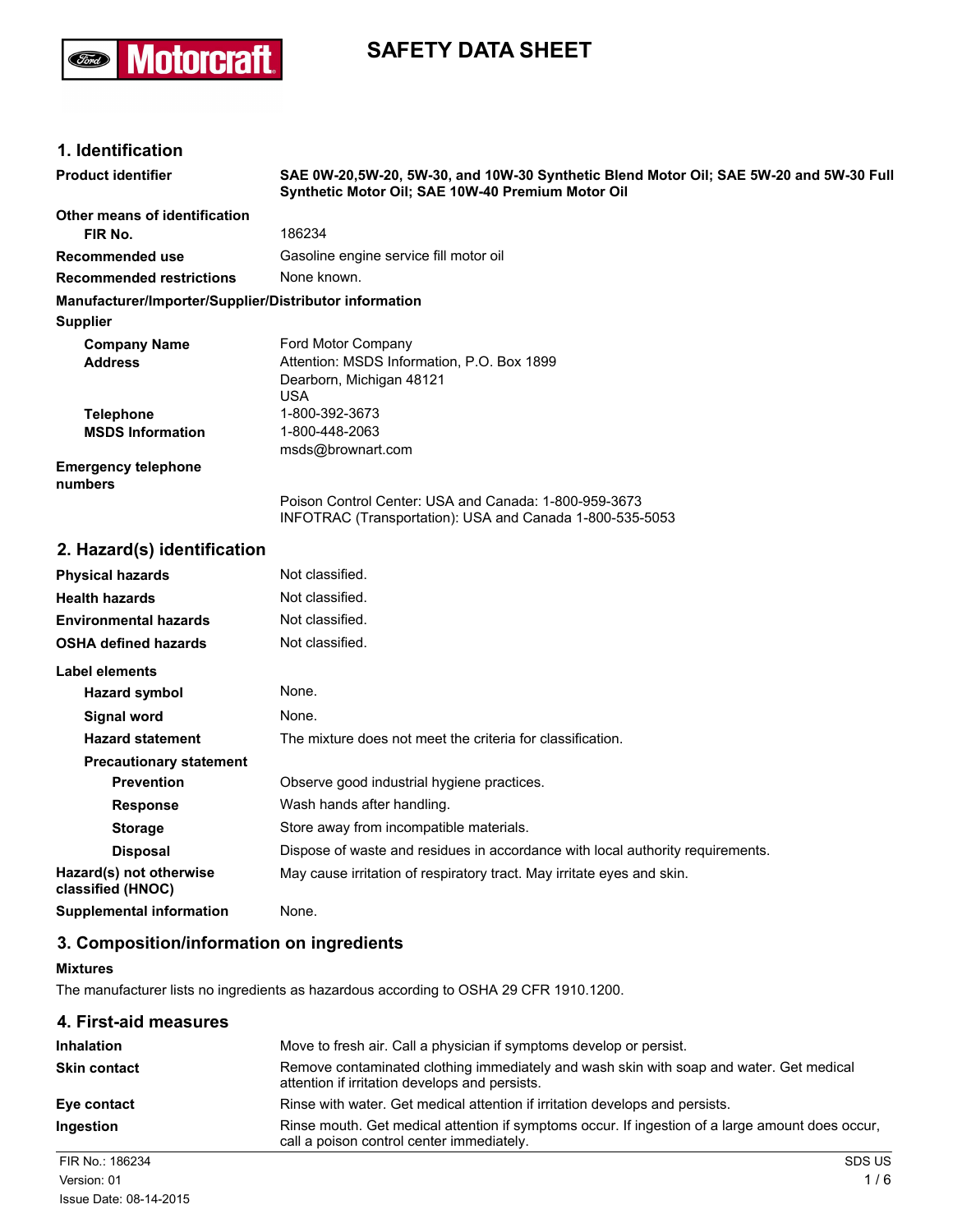| <b>Most important</b><br>symptoms/effects, acute and<br>delayed              | Direct contact with eyes may cause temporary irritation.                                                                                                                  |
|------------------------------------------------------------------------------|---------------------------------------------------------------------------------------------------------------------------------------------------------------------------|
| Indication of immediate<br>medical attention and special<br>treatment needed | Treat symptomatically.                                                                                                                                                    |
| <b>General information</b>                                                   | Ensure that medical personnel are aware of the material(s) involved, and take precautions to<br>protect themselves.                                                       |
| 5. Fire-fighting measures                                                    |                                                                                                                                                                           |
| Suitable extinguishing media                                                 | Water fog. Foam. Dry chemical powder. Carbon dioxide (CO2).                                                                                                               |
| Unsuitable extinguishing<br>media                                            | Do not use water jet as an extinguisher, as this will spread the fire.                                                                                                    |
| Specific hazards arising from<br>the chemical                                | During fire, gases hazardous to health may be formed. Upon decomposition, this product emits<br>carbon monoxide, carbon dioxide and/or low molecular weight hydrocarbons. |
| Special protective equipment<br>and precautions for firefighters             | Self-contained breathing apparatus and full protective clothing must be worn in case of fire.                                                                             |
| <b>Fire fighting</b><br>equipment/instructions                               | Move containers from fire area if you can do so without risk.                                                                                                             |
| <b>Specific methods</b>                                                      | Use standard firefighting procedures and consider the hazards of other involved materials.                                                                                |
| <b>General fire hazards</b>                                                  | No unusual fire or explosion hazards noted.                                                                                                                               |
|                                                                              |                                                                                                                                                                           |

# **6. Accidental release measures**

| Personal precautions,<br>protective equipment and<br>emergency procedures | Keep unnecessary personnel away. Avoid contact with eyes, skin, and clothing. Avoid inhalation of<br>vapors. For personal protection, see section 8 of the SDS.                                                                                                                                                                |
|---------------------------------------------------------------------------|--------------------------------------------------------------------------------------------------------------------------------------------------------------------------------------------------------------------------------------------------------------------------------------------------------------------------------|
| <b>Methods and materials for</b>                                          | The product is immiscible with water and will spread on the water surface.                                                                                                                                                                                                                                                     |
| containment and cleaning up                                               | Large Spills: Stop the flow of material, if this is without risk. Dike the spilled material, where this is<br>possible. Cover with plastic sheet to prevent spreading. Absorb in vermiculite, dry sand or earth<br>and place into containers. Following product recovery, flush area with water.                               |
|                                                                           | Small Spills: Wipe up with absorbent material (e.g. cloth, fleece). Clean surface thoroughly to<br>remove residual contamination.                                                                                                                                                                                              |
|                                                                           | Never return spills to original containers for re-use. For waste disposal, see section 13 of the SDS.                                                                                                                                                                                                                          |
| <b>Environmental precautions</b>                                          | Avoid discharge into drains, water courses or onto the ground.                                                                                                                                                                                                                                                                 |
| 7. Handling and storage                                                   |                                                                                                                                                                                                                                                                                                                                |
| <b>Precautions for safe handling</b>                                      | Avoid contact with eyes, skin, and clothing. Avoid breathing vapor. Avoid prolonged exposure.<br>Observe good industrial hygiene practices. See Section 8 of the SDS for Personal Protective<br>Equipment.                                                                                                                     |
| Conditions for safe storage,<br>including any incompatibilities           | Store in original tightly closed container. Store away from incompatible materials (see Section 10<br>of the SDS).                                                                                                                                                                                                             |
| 8. Exposure controls/personal protection                                  |                                                                                                                                                                                                                                                                                                                                |
| <b>Occupational exposure limits</b>                                       | No exposure limits noted for ingredient(s).                                                                                                                                                                                                                                                                                    |
| <b>Biological limit values</b>                                            | No biological exposure limits noted for the ingredient(s).                                                                                                                                                                                                                                                                     |
| Appropriate engineering<br>controls                                       | Use adequate ventilation to control airborne concentrations below the exposure limits/guidelines. If<br>user operations generate a vapor, dust and/or mist, use process enclosure, local exhaust<br>ventilation, or other engineering controls to control airborne levels below the recommended<br>exposure limits/guidelines. |
|                                                                           | Individual protection measures, such as personal protective equipment                                                                                                                                                                                                                                                          |
| <b>Eye/face protection</b>                                                | Wear safety glasses with side shields (or goggles).                                                                                                                                                                                                                                                                            |

| <b>Skin protection</b><br><b>Hand protection</b> | The choice of an appropriate glove does not only depend on its material but also on other quality<br>features and is different from one producer to the other. Suitable chemical protective gloves should<br>be worn when the potential exists for prolonged or repeated skin exposure. Nitrile gloves are<br>recommended. |
|--------------------------------------------------|----------------------------------------------------------------------------------------------------------------------------------------------------------------------------------------------------------------------------------------------------------------------------------------------------------------------------|
| Other                                            | Wear suitable protective clothing. Wear appropriate chemical resistant clothing if applicable.                                                                                                                                                                                                                             |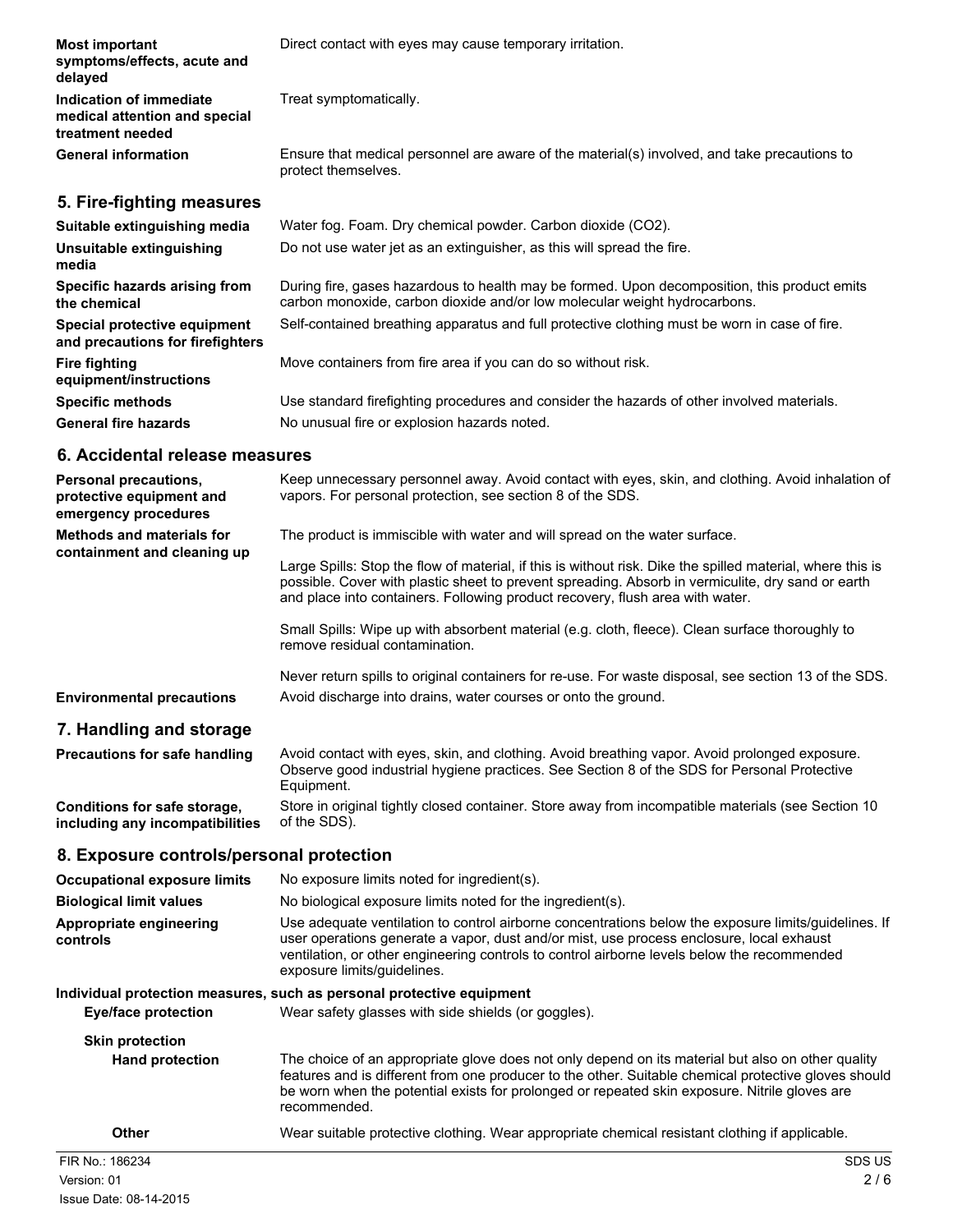| <b>Respiratory protection</b>     | If engineering controls do not maintain airborne concentrations to a level which is adequate to<br>protect worker health, an approved respirator must be worn. Respirator selection, use and<br>maintenance should be in accordance with the requirements of OSHA Respiratory Protection<br>Standard 29 CFR 1910.134 and/or Canadian Standard CSA Z94.4. |
|-----------------------------------|----------------------------------------------------------------------------------------------------------------------------------------------------------------------------------------------------------------------------------------------------------------------------------------------------------------------------------------------------------|
| <b>Thermal hazards</b>            | Wear appropriate thermal protective clothing, when necessary.                                                                                                                                                                                                                                                                                            |
| General hygiene<br>considerations | Always observe good personal hygiene measures, such as washing after handling the material<br>and before eating, drinking, and/or smoking. Routinely wash work clothing and protective<br>equipment to remove contaminants.                                                                                                                              |

# **9. Physical and chemical properties**

| Appearance                                        |                                                                                               |
|---------------------------------------------------|-----------------------------------------------------------------------------------------------|
| <b>Physical state</b>                             | Liquid.                                                                                       |
| Form                                              | VISCOUS LIQUID                                                                                |
| Color                                             | Amber.                                                                                        |
| Odor                                              | Hydrocarbon-like.                                                                             |
| <b>Odor threshold</b>                             | Not available.                                                                                |
| рH                                                | Not available.                                                                                |
| Melting point/freezing point                      | Not available.                                                                                |
| Initial boiling point and boiling<br>range        | Not available.                                                                                |
| <b>Flash point</b>                                | $>= 365.0$ °F ( $>= 185.0$ °C) ASTM D 93                                                      |
| <b>Evaporation rate</b>                           | Not available.                                                                                |
| Flammability (solid, gas)                         | Not applicable.                                                                               |
| Upper/lower flammability or explosive limits      |                                                                                               |
| <b>Flammability limit - lower</b><br>(%)          | Not available.                                                                                |
| <b>Flammability limit - upper</b><br>(%)          | Not available.                                                                                |
| Explosive limit - lower (%)                       | Not available.                                                                                |
| Explosive limit - upper (%)                       | Not available.                                                                                |
| Vapor pressure                                    | $< 1$ mm Hg                                                                                   |
| Vapor pressure temp.                              | 68 °F (20 °C)                                                                                 |
| Vapor density                                     | $> 1$ (AIR=1)                                                                                 |
| <b>Relative density</b>                           | $0.86 - 0.88$                                                                                 |
| <b>Relative density temperature</b>               | 60.08 °F (15.6 °C)                                                                            |
| Solubility(ies)                                   |                                                                                               |
| <b>Solubility (water)</b>                         | <b>NEGLIGIBLE</b>                                                                             |
| <b>Partition coefficient</b><br>(n-octanol/water) | Not available.                                                                                |
| <b>Auto-ignition temperature</b>                  | Not available.                                                                                |
| <b>Decomposition temperature</b>                  | Not available.                                                                                |
| <b>Viscosity</b>                                  | Not available.                                                                                |
| <b>Other information</b>                          |                                                                                               |
| <b>Kinematic viscosity</b>                        | 44 - 115 cSt ASTM D445                                                                        |
| <b>Kinematic viscosity</b><br>temperature         | 104 °F (40 °C)                                                                                |
| 10. Stability and reactivity                      |                                                                                               |
| <b>Reactivity</b>                                 | The product is stable and non-reactive under normal conditions of use, storage and transport. |
| <b>Chemical stability</b>                         | Material is stable under normal conditions.                                                   |
| <b>Possibility of hazardous</b><br>reactions      | No dangerous reaction known under conditions of normal use.                                   |
| <b>Conditions to avoid</b>                        | Contact with incompatible materials.                                                          |
| Incompatible materials                            | Strong oxidizing agents. Strong reducing agents.                                              |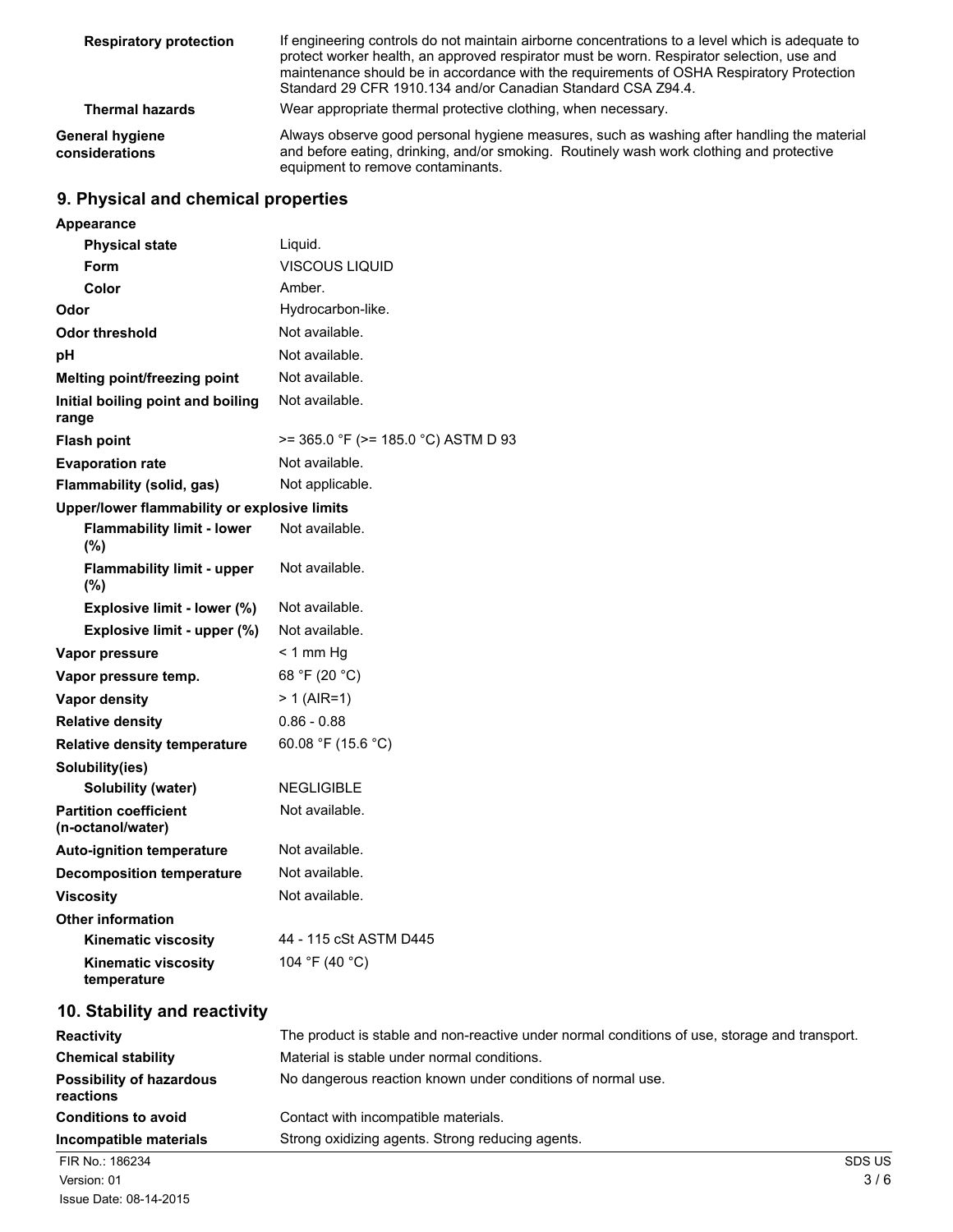**Hazardous decomposition products** Upon decomposition, this product emits carbon monoxide, carbon dioxide and/or low molecular weight hydrocarbons. Sulfur oxides. Oxides of phosphorus. Nitrogen oxides (NOx).

### **11. Toxicological information**

| Information on likely routes of exposure                                           |                                                                                                                                                                                                                                                                                                                                           |
|------------------------------------------------------------------------------------|-------------------------------------------------------------------------------------------------------------------------------------------------------------------------------------------------------------------------------------------------------------------------------------------------------------------------------------------|
| <b>Inhalation</b>                                                                  | May cause irritation to the respiratory system. Prolonged inhalation may be harmful.                                                                                                                                                                                                                                                      |
| <b>Skin contact</b>                                                                | Frequent or prolonged contact may defat and dry the skin, leading to discomfort and dermatitis.                                                                                                                                                                                                                                           |
| Eye contact                                                                        | Direct contact with eyes may cause temporary irritation.                                                                                                                                                                                                                                                                                  |
| Ingestion                                                                          | Ingestion may cause gastrointestinal irritation, nausea, vomiting and diarrhea.                                                                                                                                                                                                                                                           |
| Symptoms related to the<br>physical, chemical and<br>toxicological characteristics | Direct contact with eyes may cause temporary irritation.                                                                                                                                                                                                                                                                                  |
| Information on toxicological effects                                               |                                                                                                                                                                                                                                                                                                                                           |
| <b>Acute toxicity</b>                                                              | Not available.                                                                                                                                                                                                                                                                                                                            |
| <b>Skin corrosion/irritation</b>                                                   | Prolonged skin contact may cause temporary irritation.                                                                                                                                                                                                                                                                                    |
| Serious eye damage/eye<br>irritation                                               | Direct contact with eyes may cause temporary irritation.                                                                                                                                                                                                                                                                                  |
| Respiratory or skin sensitization                                                  |                                                                                                                                                                                                                                                                                                                                           |
| <b>Respiratory sensitization</b>                                                   | Not a respiratory sensitizer.                                                                                                                                                                                                                                                                                                             |
| <b>Skin sensitization</b>                                                          | This product is not expected to cause skin sensitization.                                                                                                                                                                                                                                                                                 |
| <b>Germ cell mutagenicity</b>                                                      | No data available to indicate product or any components present at greater than 0.1% are<br>mutagenic or genotoxic.                                                                                                                                                                                                                       |
| Carcinogenicity                                                                    | This product is not considered to be a carcinogen by IARC, ACGIH, NTP, or OSHA. Base oil<br>severely refined: Not carcinogenic in animal studies. Representative material passes IP-346,<br>Modified Ames test, and/or other screening tests. Continuous long term contact with used motor<br>oil has caused skin cancer in animal tests. |
| Not listed.                                                                        | OSHA Specifically Regulated Substances (29 CFR 1910.1001-1050)                                                                                                                                                                                                                                                                            |
| <b>Reproductive toxicity</b>                                                       | This product is not expected to cause reproductive or developmental effects.                                                                                                                                                                                                                                                              |
| Specific target organ toxicity -<br>single exposure                                | Not classified.                                                                                                                                                                                                                                                                                                                           |
| Specific target organ toxicity -<br>repeated exposure                              | Not classified.                                                                                                                                                                                                                                                                                                                           |
| <b>Aspiration hazard</b>                                                           | Not an aspiration hazard.                                                                                                                                                                                                                                                                                                                 |
| <b>Chronic effects</b>                                                             | Prolonged inhalation may be harmful.                                                                                                                                                                                                                                                                                                      |
| 12. Ecological information                                                         |                                                                                                                                                                                                                                                                                                                                           |
| <b>Ecotoxicity</b>                                                                 | The product is not classified as environmentally hazardous. However, this does not exclude the<br>possibility that large or frequent spills can have a harmful or damaging effect on the environment.                                                                                                                                     |
| Persistence and degradability                                                      | No data is available on the degradability of this product.                                                                                                                                                                                                                                                                                |
| <b>Bioaccumulative potential</b>                                                   | No data available.                                                                                                                                                                                                                                                                                                                        |
| <b>Mobility in soil</b>                                                            | No data available.                                                                                                                                                                                                                                                                                                                        |
| <b>Other adverse effects</b>                                                       | No other adverse environmental effects (e.g. ozone depletion, photochemical ozone creation<br>potential, endocrine disruption, global warming potential) are expected from this component.                                                                                                                                                |
| 13. Disposal considerations                                                        |                                                                                                                                                                                                                                                                                                                                           |
| <b>Disposal instructions</b>                                                       | Don't pollute. Conserve resources. Return used oil to collection centers. Collect and reclaim or<br>dispose in sealed containers at licensed waste disposal site.                                                                                                                                                                         |
| <b>Local disposal regulations</b>                                                  | Dispose in accordance with all applicable regulations.                                                                                                                                                                                                                                                                                    |
| Hazardous waste code                                                               | The waste code should be assigned in discussion between the user, the producer and the waste<br>disposal company.                                                                                                                                                                                                                         |
| Waste from residues / unused<br>products                                           | Dispose of in accordance with local regulations. Empty containers or liners may retain some<br>product residues. This material and its container must be disposed of in a safe manner (see:                                                                                                                                               |

Disposal instructions).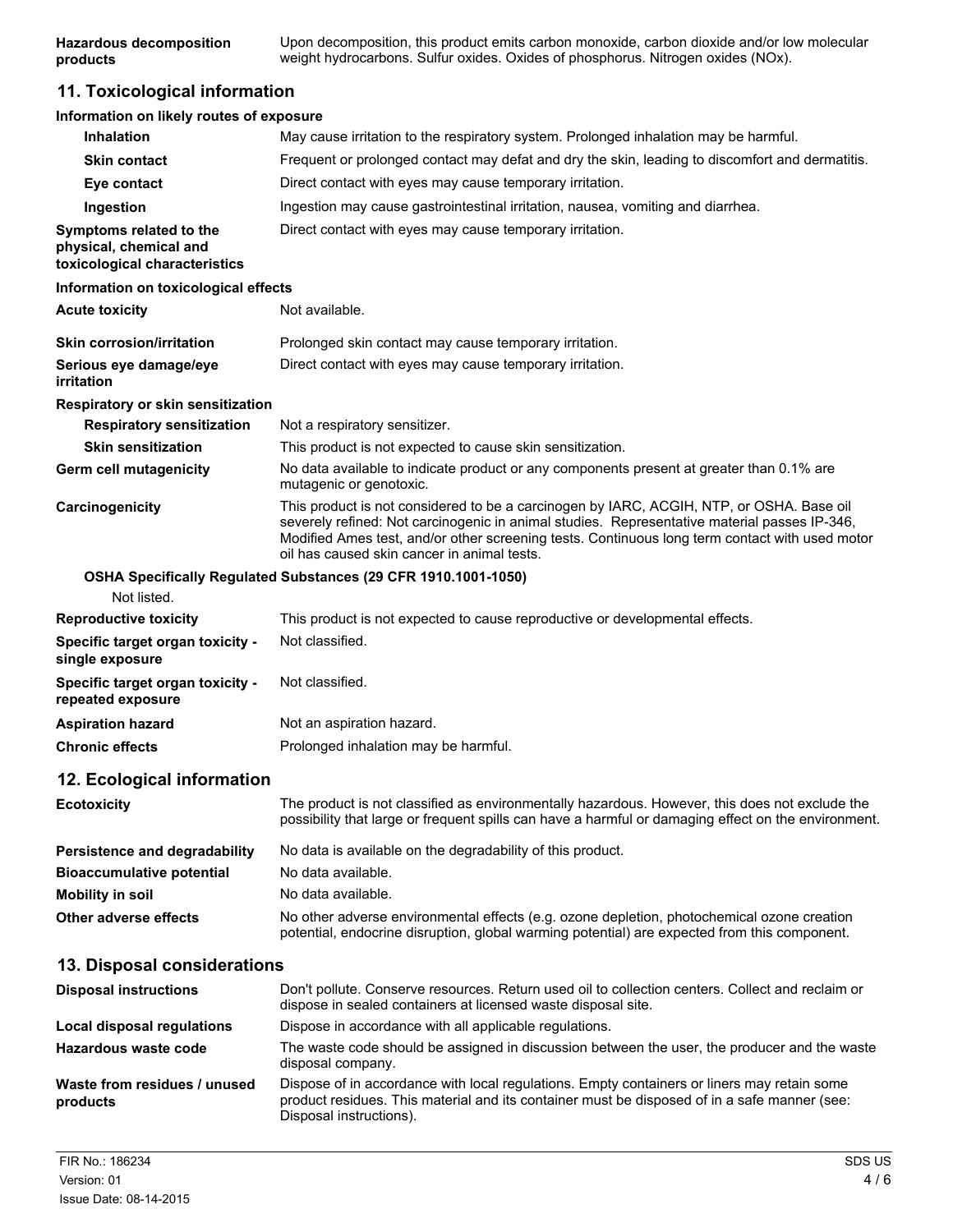**Contaminated packaging** Empty containers should be taken to an approved waste handling site for recycling or disposal. Since emptied containers may retain product residue, follow label warnings even after container is emptied.

### **14. Transport information**

### **DOT**

### **<Unspecified>**

Not regulated as dangerous goods.

### **IATA**

**<Unspecified>**

Not regulated as dangerous goods.

#### **IMDG**

**<Unspecified>**

Not regulated as dangerous goods.

#### **Transport in bulk according to** Not established. **Annex II of MARPOL 73/78 and the IBC Code**

### **15. Regulatory information**

**US federal regulations** This product is not known to be a "Hazardous Chemical" as defined by the OSHA Hazard Communication Standard, 29 CFR 1910.1200. **TSCA Section 12(b) Export Notification (40 CFR 707, Subpt. D)**

Not regulated.

**CERCLA Hazardous Substance List (40 CFR 302.4)**

Not listed.

**SARA 304 Emergency release notification**

Not regulated.

**OSHA Specifically Regulated Substances (29 CFR 1910.1001-1050)**

Not listed.

#### **Superfund Amendments and Reauthorization Act of 1986 (SARA)**

**Hazard categories** Immediate Hazard - No Delayed Hazard - No Fire Hazard - No Pressure Hazard - No Reactivity Hazard - No

#### **SARA 302 Extremely hazardous substance**

Not listed.

**SARA 311/312 Hazardous chemical** No

## **SARA 313 (TRI reporting)**

Not regulated.

### **Other federal regulations**

**Clean Air Act (CAA) Section 112 Hazardous Air Pollutants (HAPs) List**

Not regulated.

**Clean Air Act (CAA) Section 112(r) Accidental Release Prevention (40 CFR 68.130)**

Not regulated.

**Safe Drinking Water Act (SDWA)** Not regulated.

### **US state regulations**

- **US. California Controlled Substances. CA Department of Justice (California Health and Safety Code Section 11100)** Not listed.
- **US. Massachusetts RTK Substance List**

Not regulated.

**US. New Jersey Worker and Community Right-to-Know Act**

Not listed.

**US. Pennsylvania Worker and Community Right-to-Know Law** Not listed.